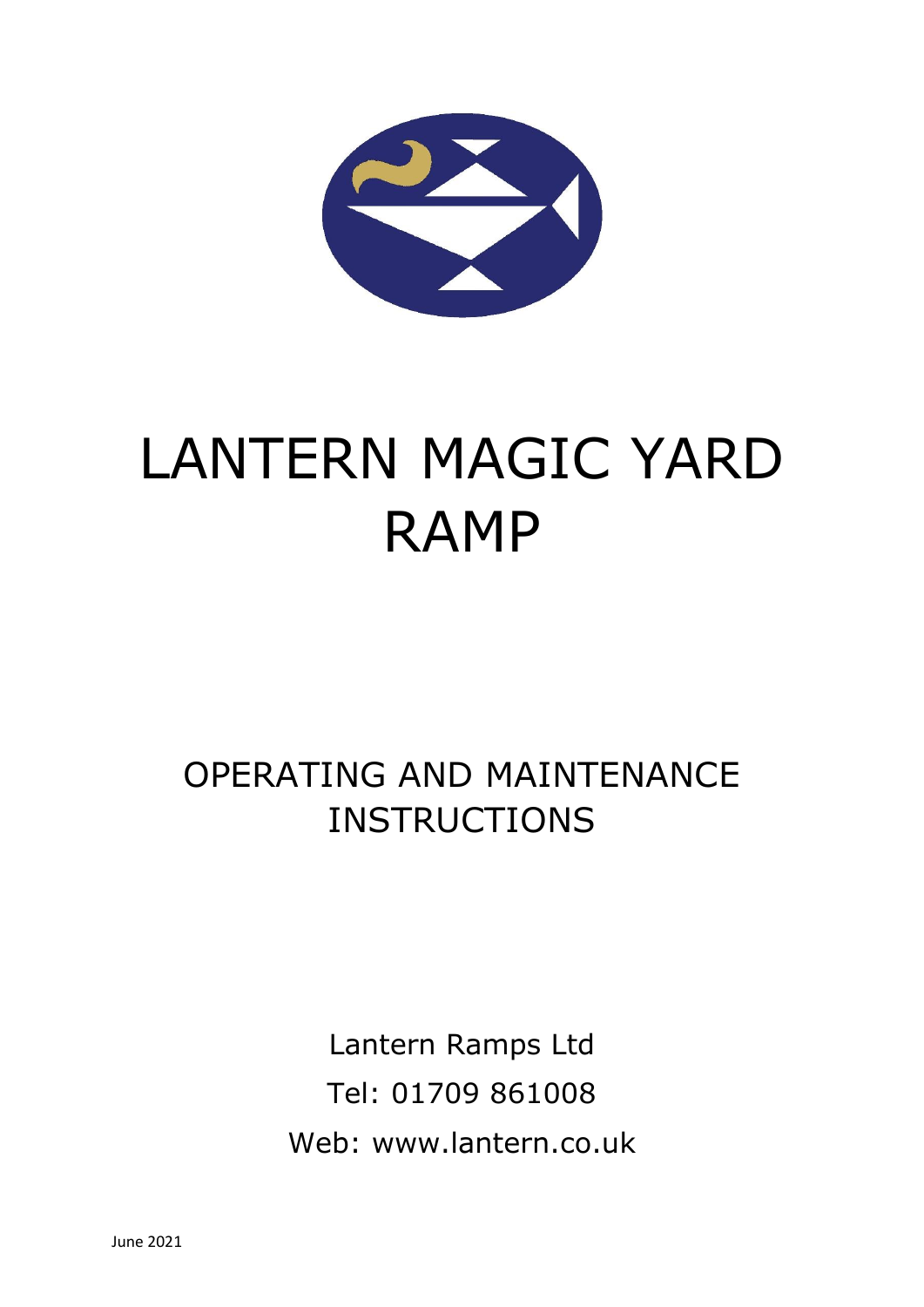# **Contents**

- Page 1: Introduction
- Page 2: Loading and unloading the Ramp from the vehicle
- Page 3: Towing the Ramp into position
- Page 4: Operating Instructions
- Page 4: Setting the Ramp to a vehicle
- Page 5: Securing the Ramp to the vehicle
- Page 6: Mounting of the undercarriage legs
- Page 7: Operation of the undercarriage legs
- Page 8: Undercarriage gearbox instructions
- Page 9: Special Notice & gearbox maintenance
- Page 10: Using the Ramp
- Page 11: Maintenance of the Ramp
- Page 12: Specifications of Ramp
- Page 13: Specification Table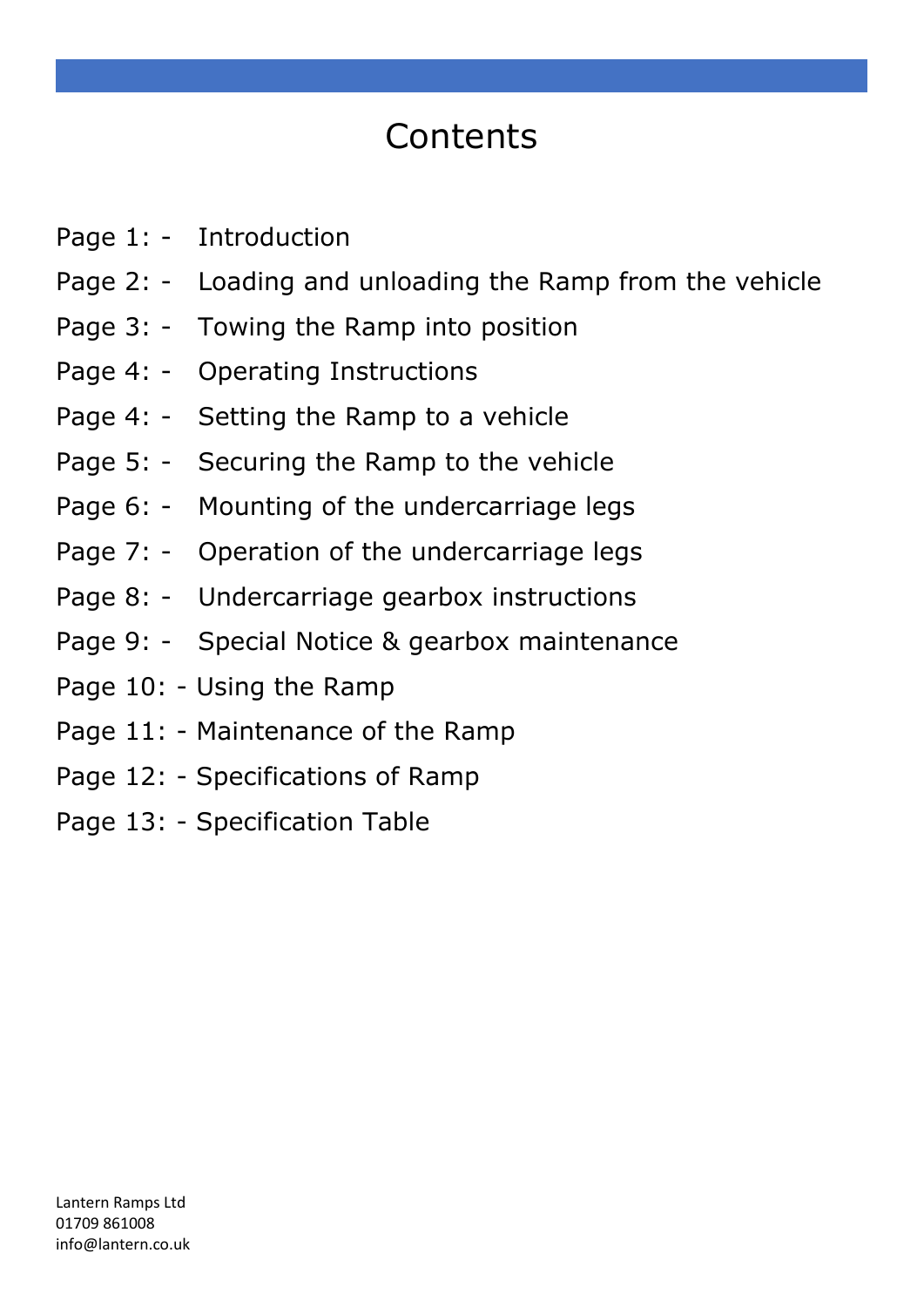### Introduction

Thank you for purchasing or hiring a Lantern Ramp. For trouble free operation the following instructions should be read and complied with.



Lantern Ramps Ltd 01709 861008 info@lantern.co.uk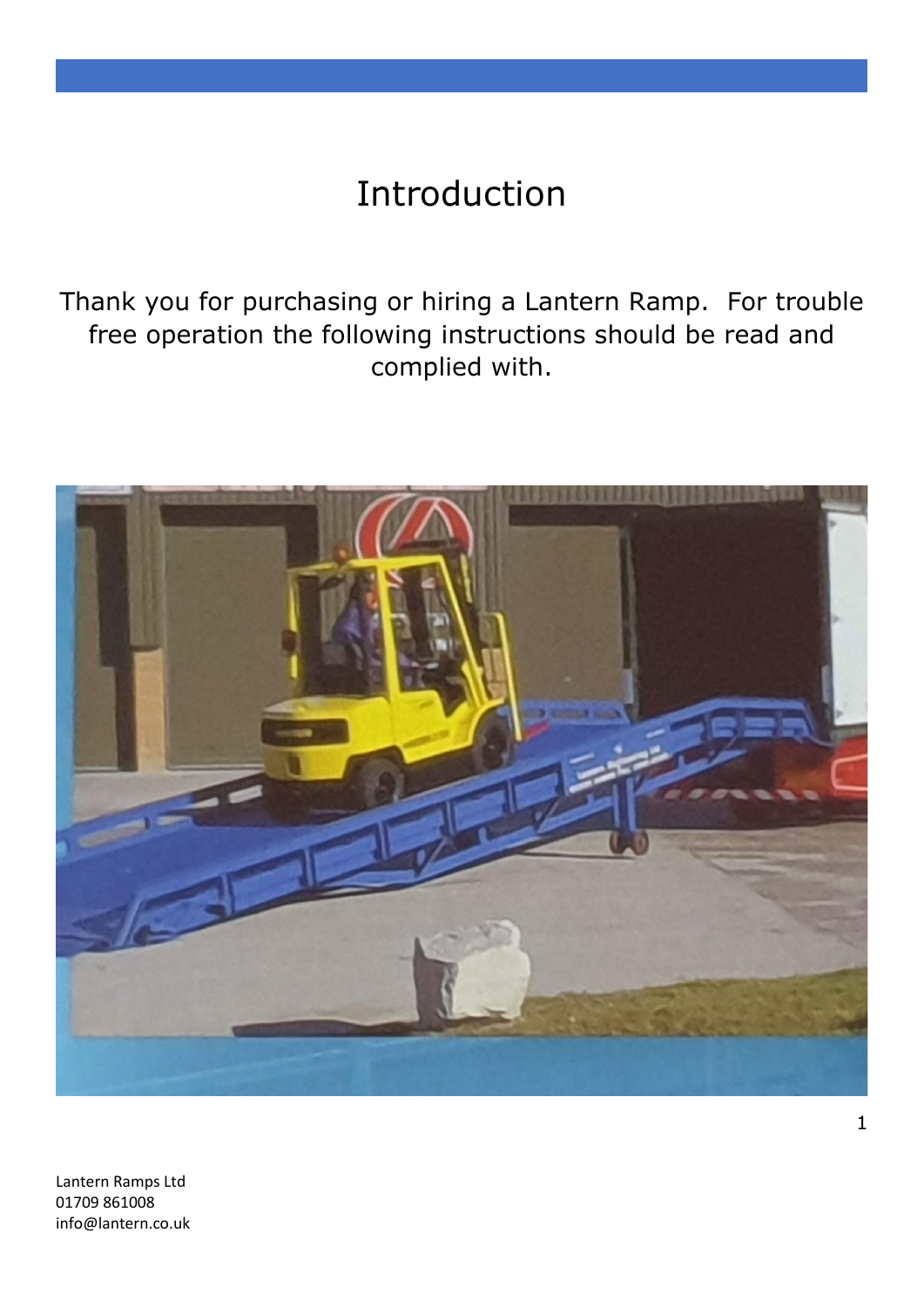### Loading and unloading the ramp from the vehicle.

For loading the ramp onto a vehicle, the following procedure applies:

- Lift the Ramp by using two forklift trucks (one either side of the vehicle) or an overhead crane. The centre of the Ramp is marked with yellow paint.
- The vehicle should then be backed under the Ramp until the full length of the Ramp will lie on the vehicle; the higher end positioned at the rear end of the vehicle.
- The Ramp should then be lowered and secured to the vehicle before moving.

For unloading the Ramp, the reverse procedure applies.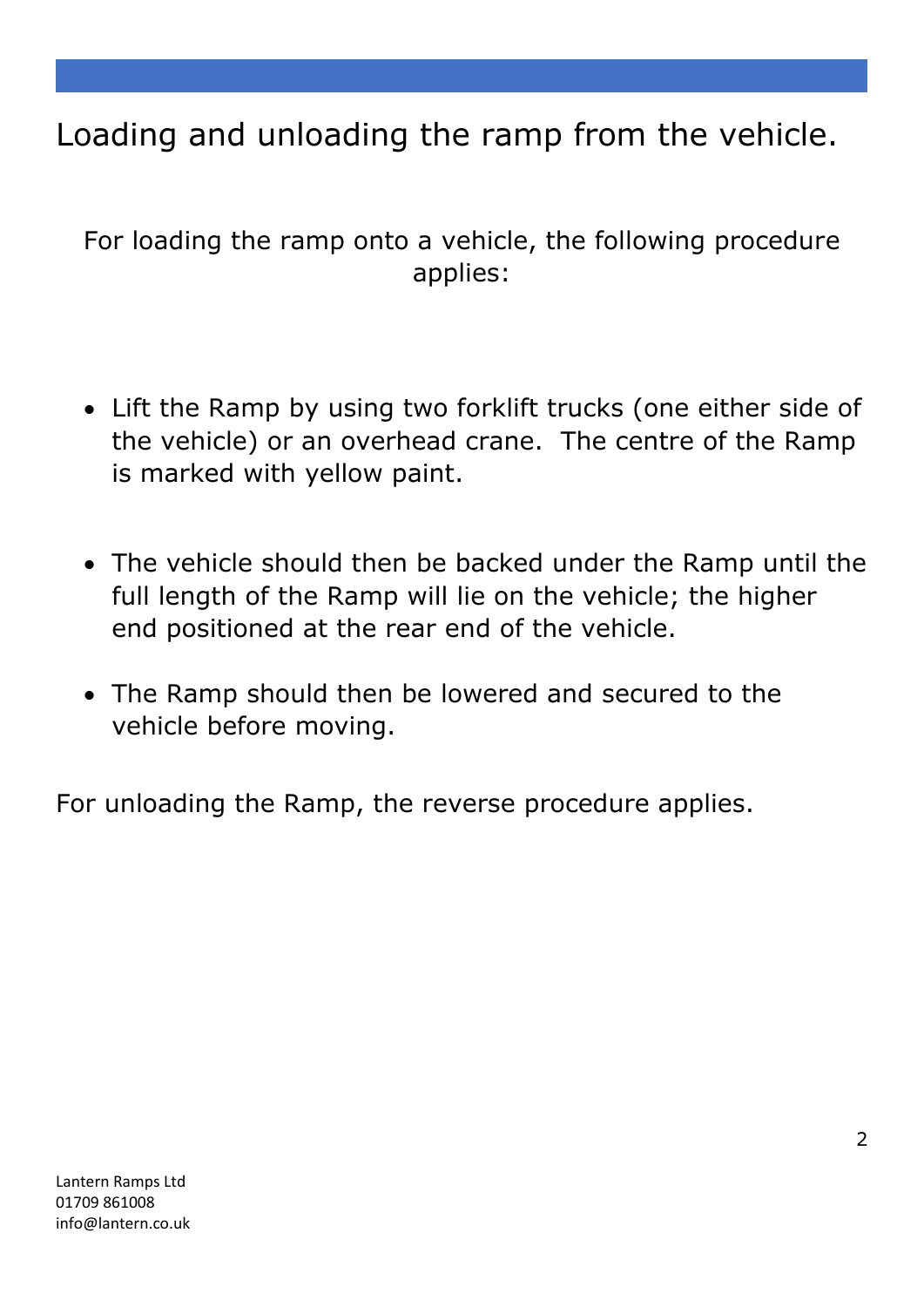#### Towing the Ramp into position.

Towing the Ramp into position must be carried out using the removable central rear towing bracket (see Figure 1). Any other method may result in damage to the Ramp. An optional towing attachment can be supplied for fitting to the truck forks.

- Connect the towing bracket to the lower end of the Ramp by inserting the pin provided.
- After towing the Ramp into position, the towing bracket must be removed before using the Ramp.
- Please note the towing bracket MUST NOT be used as a lifting point.
- Towing speed is recommended to be less than 4 miles per hour.



Figure 1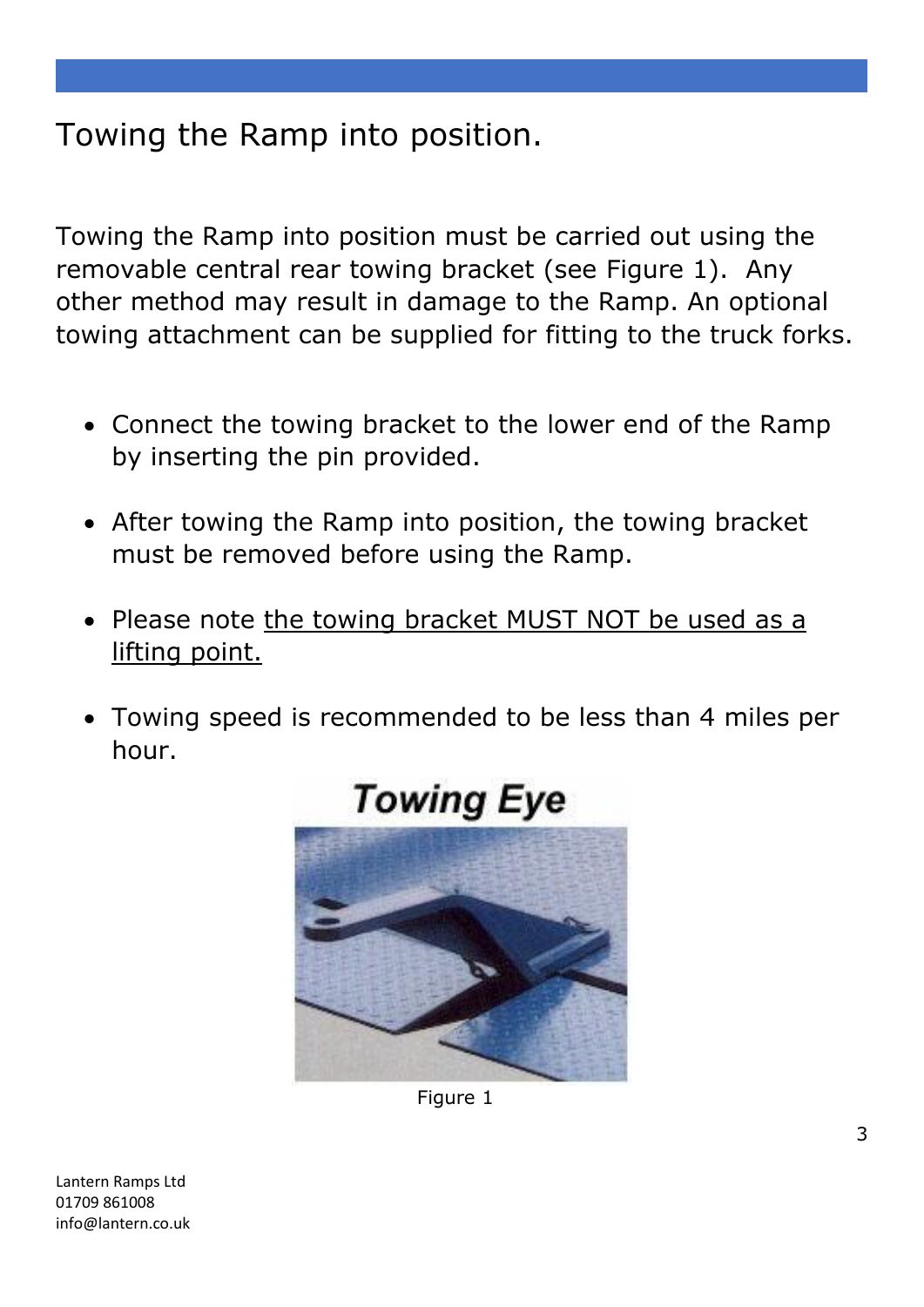Operating Instructions.

#### IMPORTANT NOTICE – UNDERCARRIAGE

The wheels and undercarriage on the Ramp are designed for moving the Ramp and to support the weight of the Ramp only when not in use.

Before use, it is extremely important that the wheels and undercarriage are raised clear of the ground by 75 to 100mm (3" to 4") as shock loads to the lifting legs could damage the undercarriage gearbox.

Setting the Ramp to a Vehicle.

- When the Ramp is in use, the lower (entry) end must be positioned on firm ground and the raised end positioned on the vehicle or container to be loaded or unloaded.
- Extend the Ramp legs (see page 7) to raise the Ramp upper end to enough height above the vehicle platform height.
- Manoeuvre the vehicle into position under the Ramp.
- The Ramp can then be lowered into position making sure the wheels are raised clear of the ground by 75-100mm  $(3''-4'')$ .

**IMPORTANT:** Ensure that all the front lead-in tongue is resting on the base of the vehicle.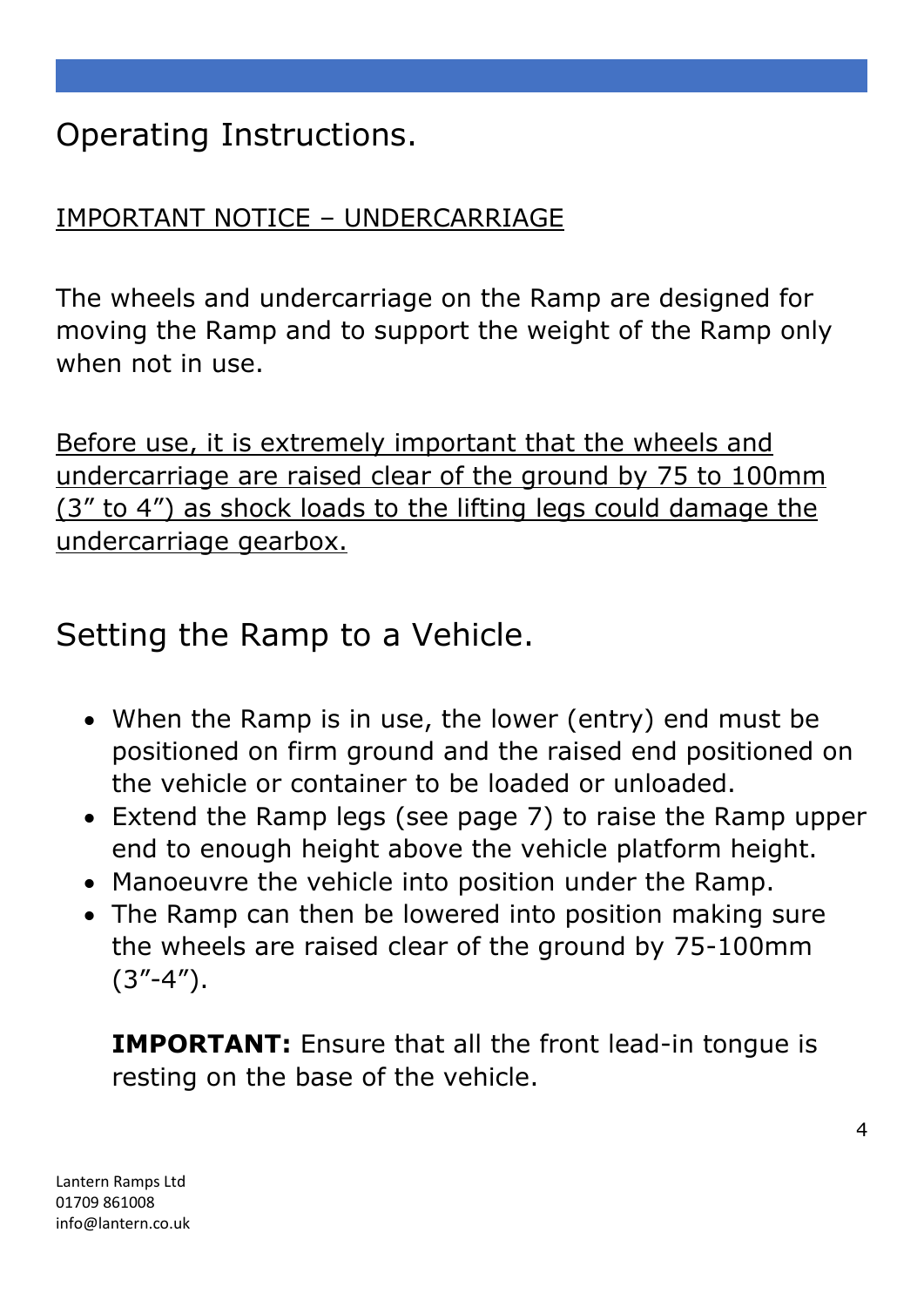### Securing the Ramp to a vehicle.

Before using the Ramp, the two safety chains or web strapping fitted at the raised end of the Ramp must be attached by the hooks to the vehicle or container before the Ramp is used (see Figure 2). These chains or straps are a safety measure to prevent the Ramp and the vehicle moving apart. Remove excess chain by locking into position and excess strapping by tightening.



Figure 2

Lantern Ramps Ltd 01709 861008 info@lantern.co.uk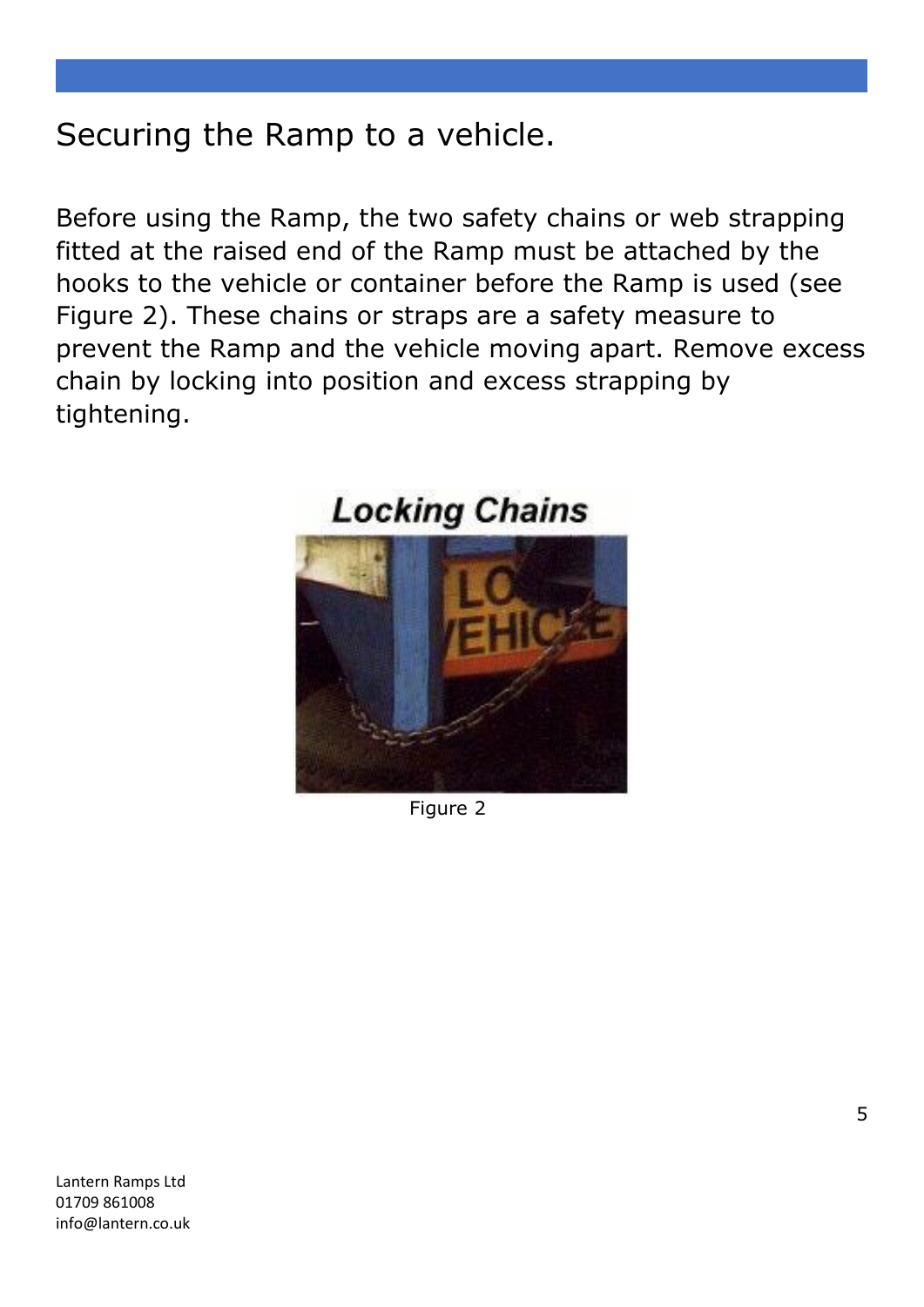### Mounting Information

Before mounting raise both legs fully. This will ensure that the legs are synchronised and will not create a situation where one leg experiences the total load thereby causing damage to the leg.

These landing legs are not to be attached to a lubricant system.

The landing gear must be mounted parallel to each other and perpendicular to the ground to provide the optimal life capacity at the rated handle torque.

**DO NOT WELD THE CROSS SHAFT TO THE LANDING GEAR** 

**SHAFT.** Bolts and nuts used to attach the cross shaft should not be overtightened to prevent lateral movement of the cross shaft.



**Figure 3** 6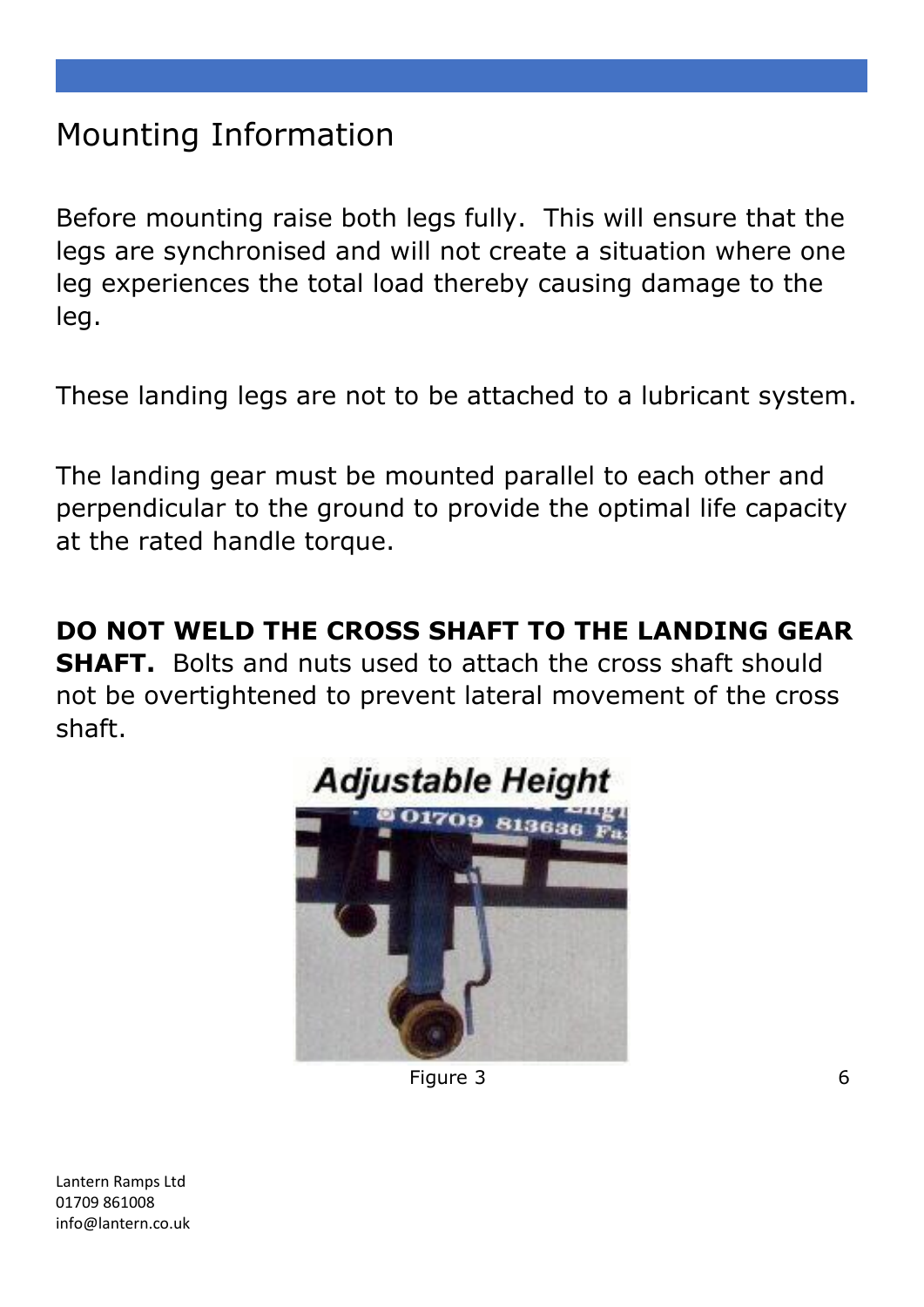Operation of undercarriage legs.

#### To extend

- 1. Block the trailer tyres.
- 2. Remove the handle from the holder and engage on shaft.
- 3. Engage high gear and extend until contact with the ground is made.
- 4. To reduce load on the fifth wheel, engage low gear and crank 4 to 8 turns.
- 5. Disengage the handle and store in holder.

**IMPORTANT:** DO NOT ATTEMPT TO CRANK PAST STOP.

#### To retract

- 1. Remove the handle from the holder and engage on shaft.
- 2. Engage low gear until unloaded, then use high gear until fully retracted.
- 3. Disengage the handle and store in holder.

**IMPORTANT:** DO NOT ATTEMPT TO CRANK PAST STOP.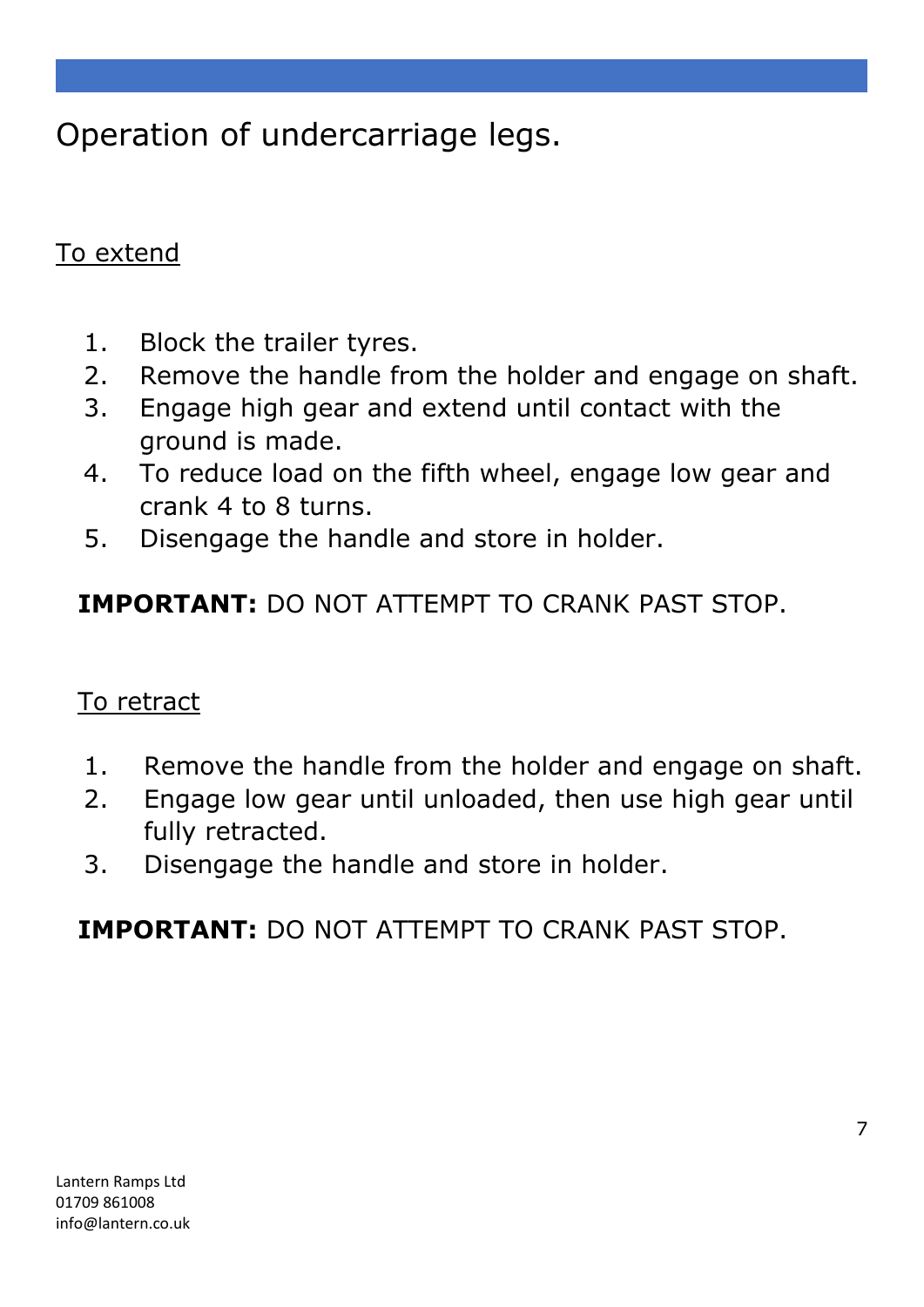### Operation of undercarriage legs (continued).

For safety reasons and to eliminate damage to the undercarriage gearbox, please note the following instructions:

To raise the Ramp legs, push the operating handle in. To lower the Ramp legs, pull the operating handle out. When the Ramp is not in use, make sure the handle is in neutral.

| <b>SAFETY INSTRUCTIONS</b><br>PLEASE NOTE |                    |
|-------------------------------------------|--------------------|
| <b>HANDLE POSITION</b>                    | <b>GEAR</b>        |
| $\overline{\mathbf{N}}$                   | LOW (SLOW)         |
| <b>MIDDLE</b>                             | <b>NEUTRAL</b>     |
| OUT                                       | <b>HIGH (FAST)</b> |
|                                           |                    |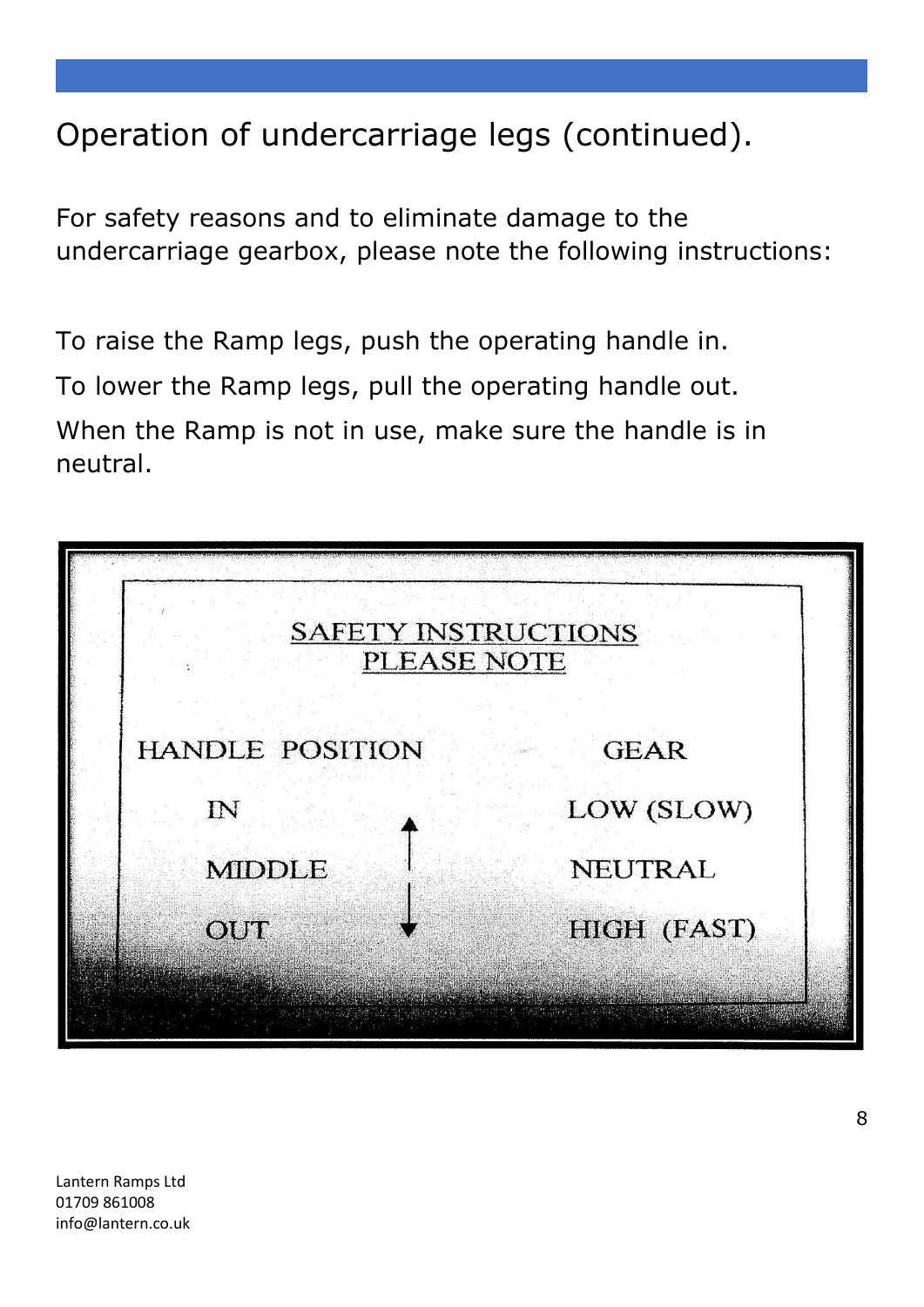### Special Notice & Gearbox maintenance information.

#### **Special Notice:**

For operation of landing gear sets with two 2-speed landing gears, it is recommended that only one operator crank the unit when used.

With this system, the offside landing gear must be placed in the neutral position before cranking.

#### **Maintenance Information:**

Older Euro Hitch landing gears are greased and packed with high quality lubricants when manufactured. It is necessary, however, to periodically supplement this lubrication through the grease locations provided. This must be done a minimum of at least once per year. Extreme pressure lubricants (EP) with MoS2 or Graphite are recommended.

Universal Components landing gears are a sealed unit and do not need greasing.

During every vehicle inspection the landing gear should be inspected for worn or damaged parts and proper operation.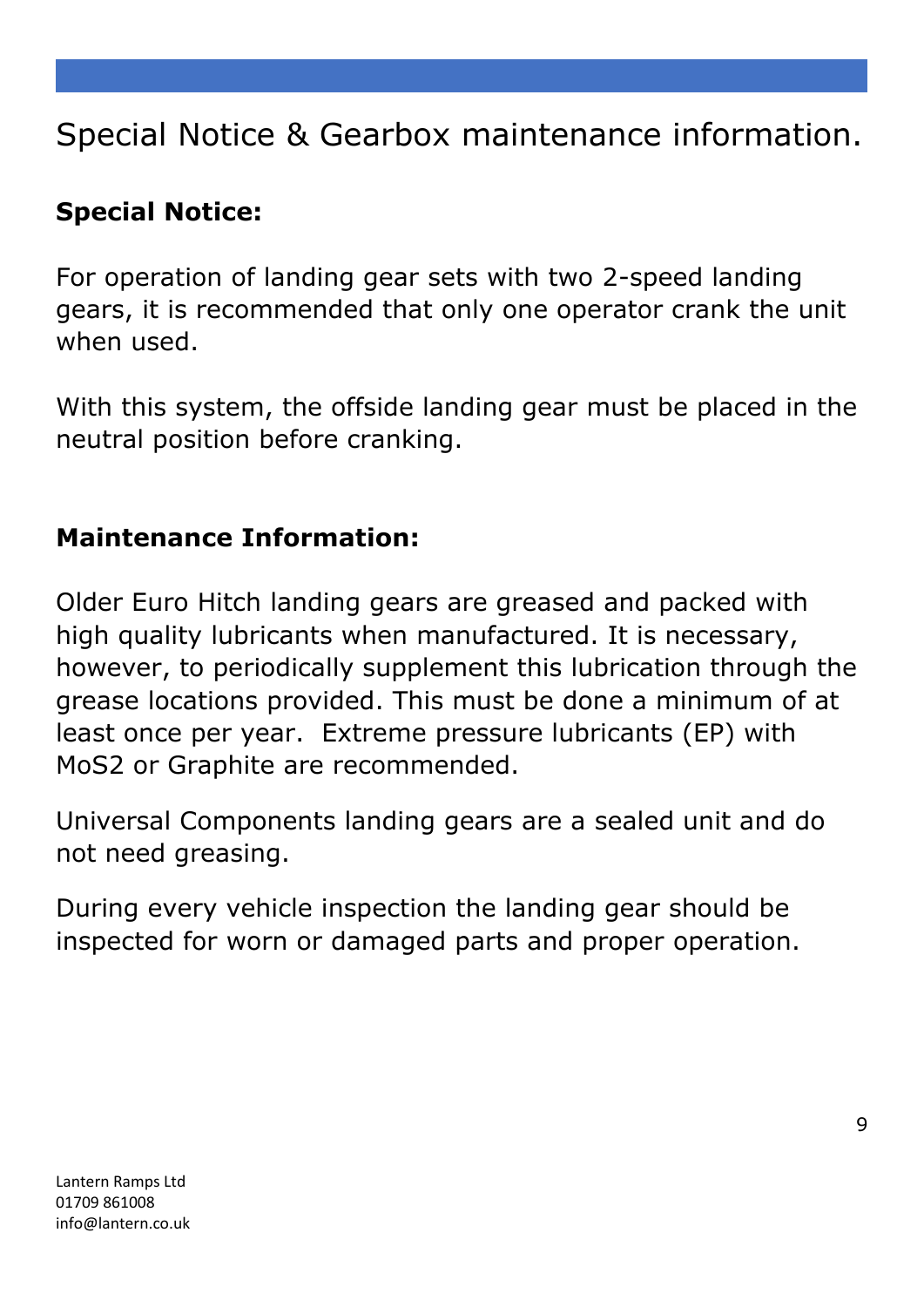### Using the Ramp

If the previous steps are followed the Ramp should be ready for the loading and unloading of vehicles (see Figure 4).

**IMPORTANT:** When approaching the Ramp with a forklift truck ensure that the forks are raised and tilted back sufficiently to clear the mesh floor.

Always observe good forklift truck driving practice: always at a sensible speed.

The total safe working load of a Ramp is either 10 tonnes for a standard ramp or 15 tonnes for a heavy-duty ramp.



Figure 4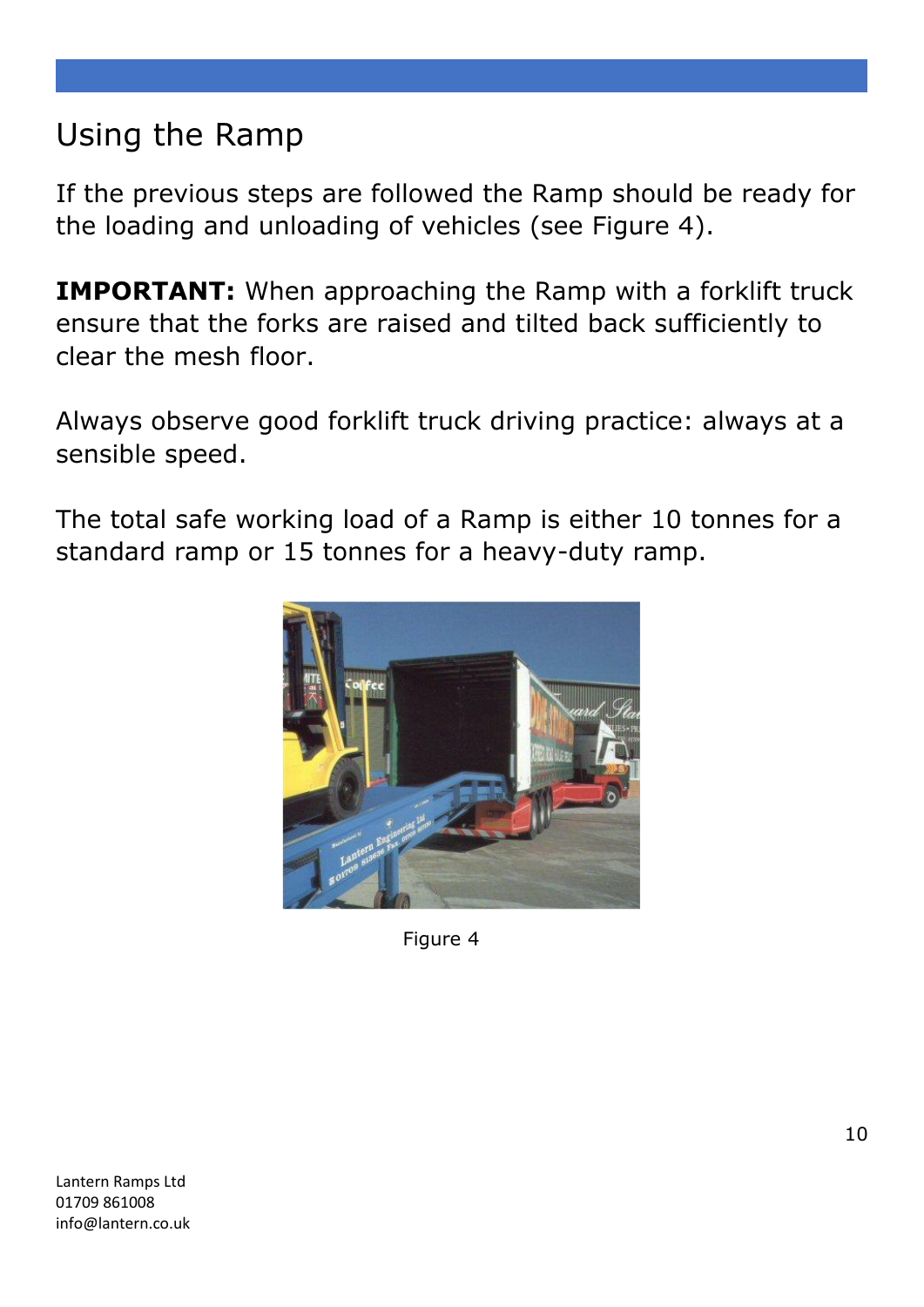### Maintenance of the Ramp

For optimum performance of the Ramp, the following maintenance procedures should be carried out:

#### Monthly:

Check for loose nuts and bolts; check the towing bracket and chains or web strapping for damage.

#### 6 months minimum:

Lubricate the undercarriage gearbox (if required) in accordance with the instructions given on page 9.

Lantern Ramps Limited will be happy to supply a competitive maintenance quotation.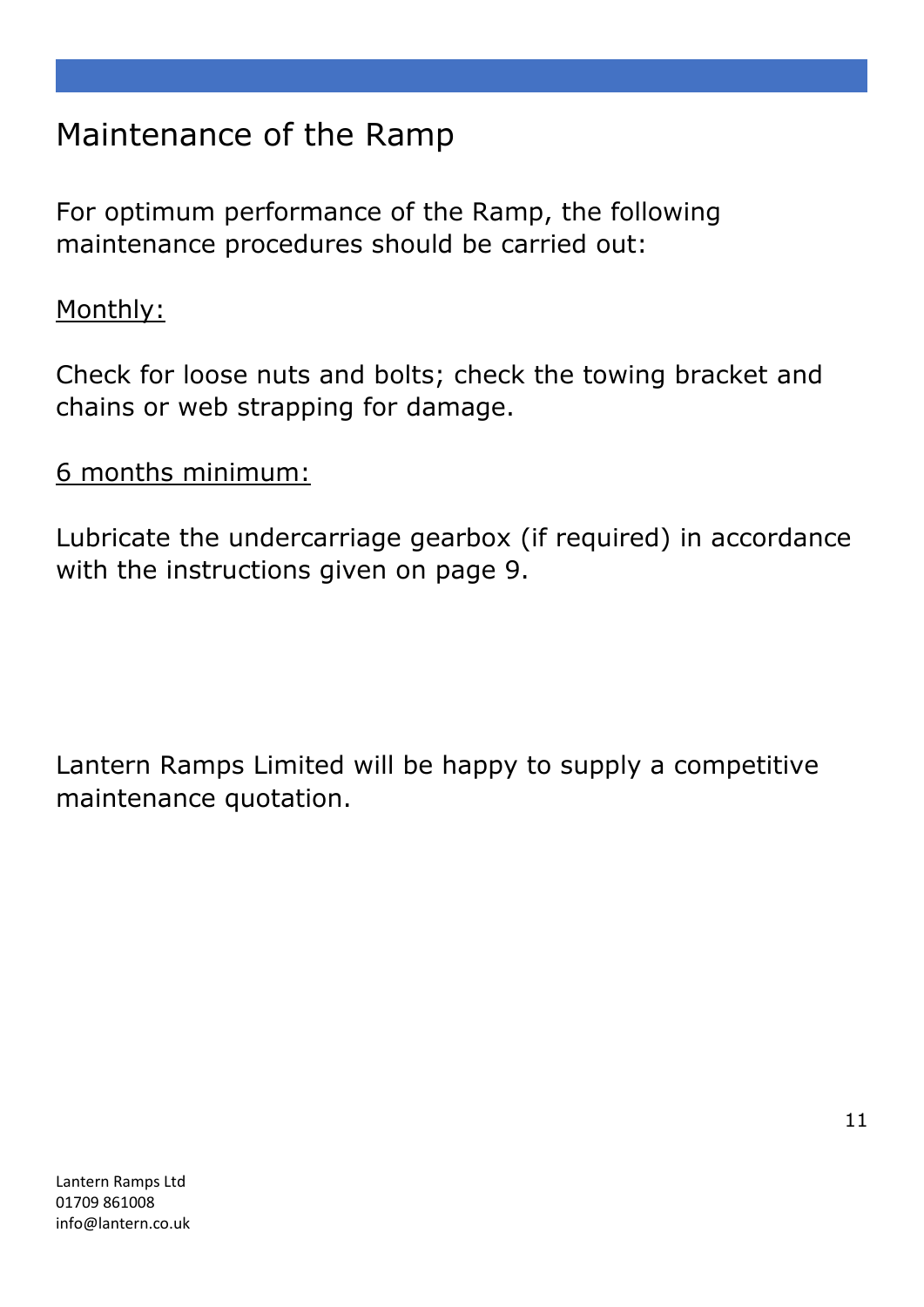### Ramp Specifications.







#### Notes:

- 1. Material: Mild Steel Grade BSEN 10025 FE43A.
- 2. Finish: Azure Blue Gloss.
- 3. Dimensions in mm approximate for guidance only.
- 4. Drawings not to scale.